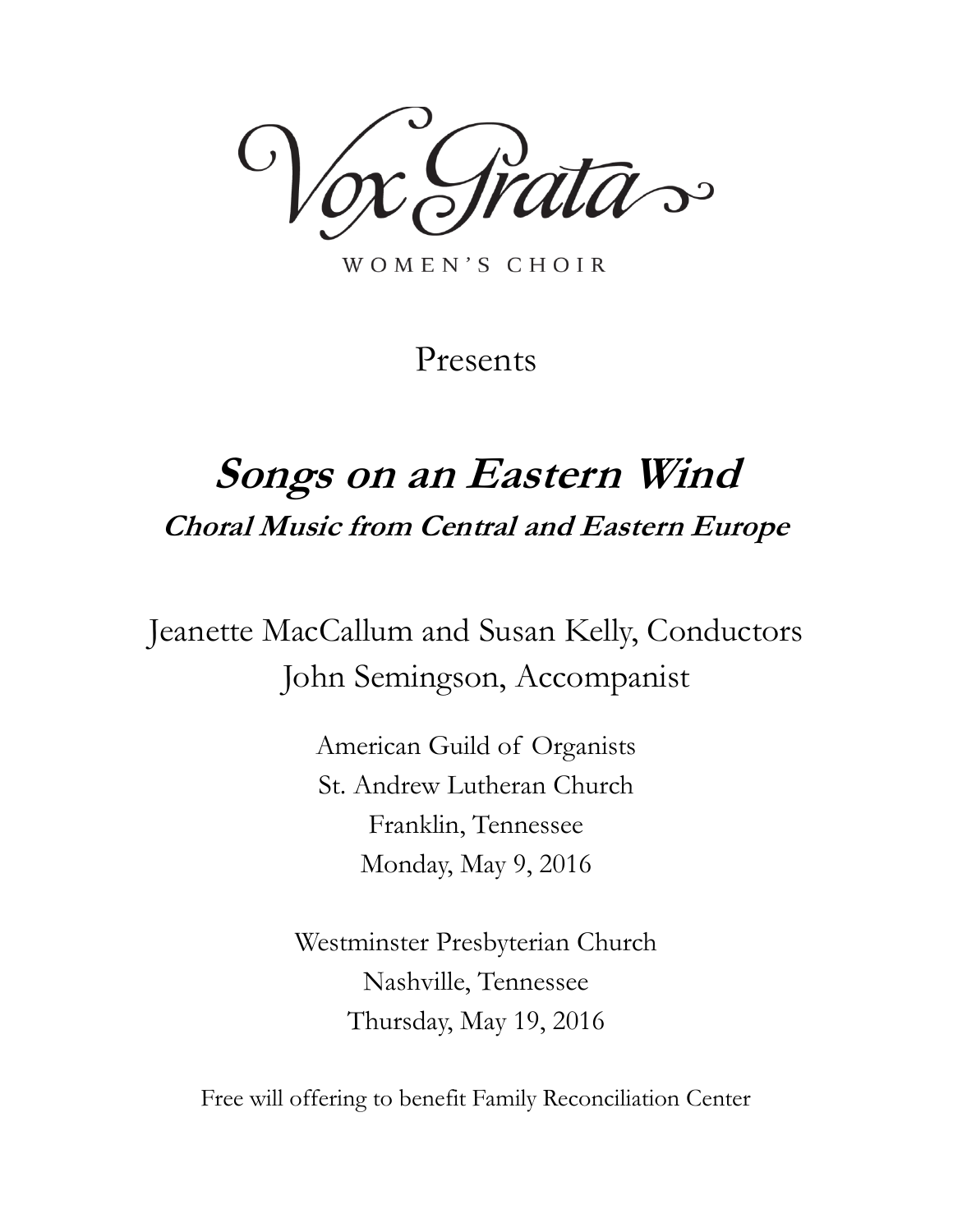# **Songs on an Eastern Wind**

Please silence all cell phones and pagers for the duration of the program.

| Gloria from Mass No. 6                                                                                               | György Orbán, b. 1947           |
|----------------------------------------------------------------------------------------------------------------------|---------------------------------|
| Lauliku lapsepõli                                                                                                    | arr. Veljo Tormis, b. 1930      |
| Erica Scaramuzza, Mareike Sattler and Amory Scott, soloists                                                          |                                 |
| Salve Regina                                                                                                         | Miklós Kocsár, b. 1933          |
| <b>Benedictus Es</b>                                                                                                 | Eriks Ešenvalds, b. 1977        |
| <b>O</b> Salutaris Hostia                                                                                            |                                 |
| <i>Anna Horne and Susan Kelly, soloists</i> (Franklin)<br><i>Emily Neely and Emily Beavers, soloists</i> (Nashville) |                                 |
| Six Choral Songs, Op. 15<br>Sung in English using edition by Mark Herman and Ronnie Apter                            | Sergei Rachmaninoff (1873-1943) |
| 1. Glory<br>2. Night<br>3. The Pine Tree<br>4. Now the Waves Are Drowsing<br>5. Captivity<br>6. The Angel            |                                 |
| Missa de Spiritu Sancto                                                                                              | Rihards Dubra, b. 1964          |
| 1. Kyrie<br>2. Gloria<br>3. Sanctus et Benedictus<br>4. Agnus Dei                                                    |                                 |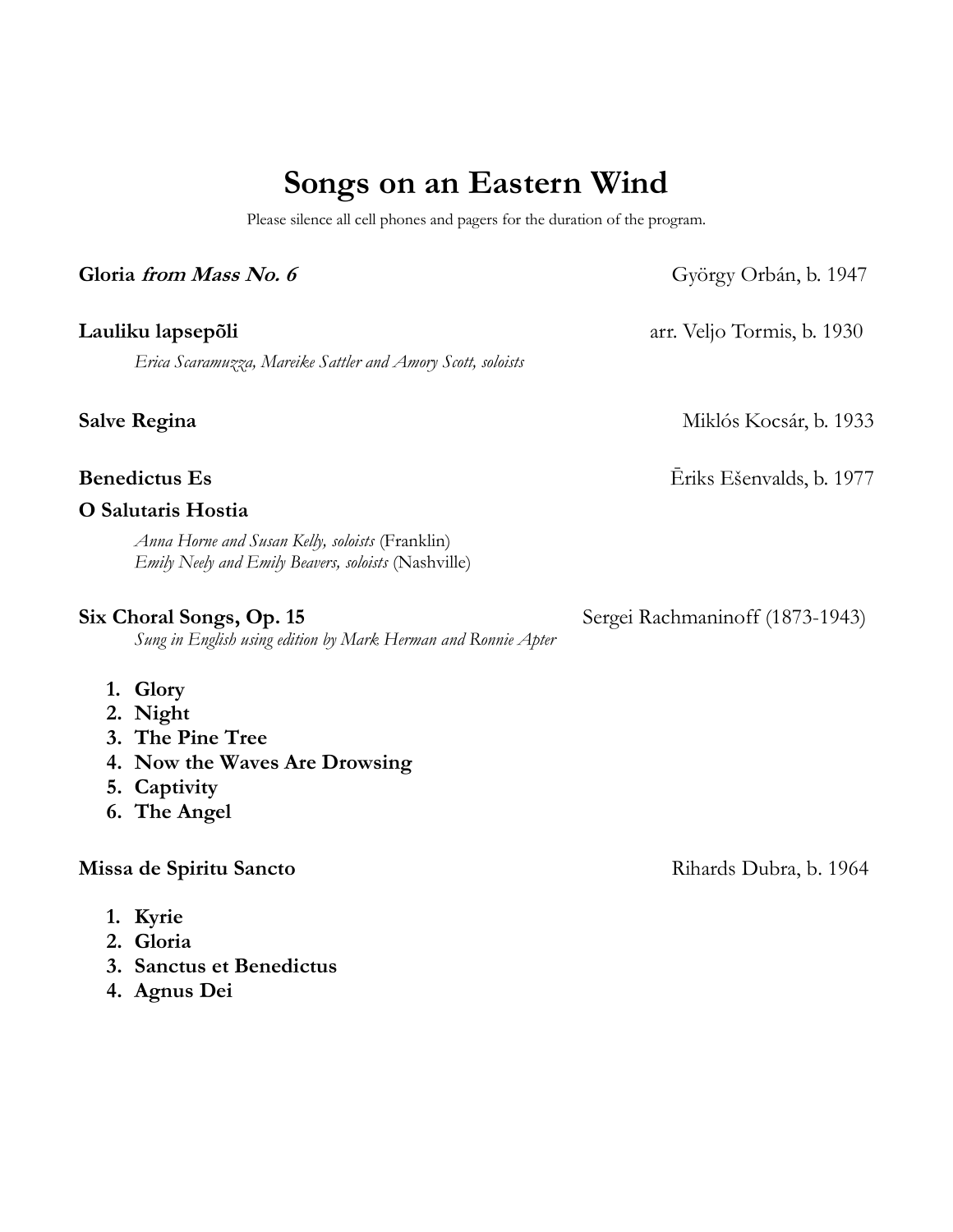WOMEN'S CHOIR

#### **Soprano 1**

Catherine Birdsong Broyles Jennifer Haendel Rebecca Harris Anna Horne Emily Neely\* Diana Neely+ Emily Packard Sharon Warfield\*

#### **Soprano 2**

Jan Allison Emily Beavers Jj Ebelhar Katy Ferrell Susan Kelly Haley Smith Erica Scaramuzza\*+

#### **Alto 1**

Annabelle Absar Julie Birdsong Kelly Christie\* Colleen Halfmann Jane-Coleman Harbison Jane Kirchner Mary Louise McCullough Amory Scott+

#### **Alto 2**

Sylvia Leins Denise Linn Caitlyn Lovell Linda McFadyen-Ketchum Erin Pearson Mareike Sattler+

> \*Founding member +Section leader

**Jeanette MacCallum** is the Director of Music Ministries at Second Presbyterian Church in Nashville, TN and founder and Artistic Director of *Vox Grata.* Prior to that, she was an Adjunct Professor in music theory and history at Belmont and Lipscomb Universities. In addition, she served as the Director of Choral Activities at Saint Cecilia Academy in Nashville, TN, from 2002 to 2012, where she conducted various ensembles and taught AP Music Theory. During her tenure at Saint Cecilia, the Advanced Choir received superior ratings at all regional and state adjudication festivals in which it participated. In addition, the St. Cecilia Advanced Choir performed at ACDA and TMEA state conferences. Mrs. MacCallum led the St. Cecilia Choir on performance tours to Carnegie Hall, Canada and Italy. In 2007, the Saint Cecilia Choir performed by invitation at the *Ospedale della Pietà* and the *Ospedale dei Derelitti* in Venice. Her students earned positions in numerous All State and ACDA Honor Choirs.

Reared in Princeton, New Jersey, Mrs. MacCallum's passion for choral music began as a member of the distinguished Princeton High School Choir. She received her musical education at the Eastman School of Music and Belmont University, and received the Master of Church Music degree from Belmont. A frequent adjudicator and clinician, Mrs. MacCallum has directed choirs at the Blair School of Music at Vanderbilt University, as well as at Westminster Presbyterian Church in Nashville, TN. She currently serves as the President-Elect for Tennessee ACDA and the Tennessee Chair for Women's Choir Repertoire and Standards. Mrs. MacCallum is the Past President and Treasurer of the Middle Tennessee Vocal Association. She is also the author of *"The Sacred Choral Works of the Venetian Ospedali,"* recently published by GIA in *"Conducting Women's Choirs: Strategies for Success,"* Debra Spurgeon, Editor and Compiler. (2012)

**Dr. Susan Kelly** was recently appointed Assistant Professor of Music/Choral Director at Tennessee State University where she directs the University Choir and Meistersingers, teaches classes in Music Education and Conducting, and teaches Applied Voice. Outside of her work at TSU, she sings with Vox Grata and serves as a substitute singer and pianist at several Nashville churches. Susan also continues to sing soprano with The Lyric Consort, an eight-voice a cappella ensemble based in northeast Pennsylvania that has performed on state and regional ACDA conferences.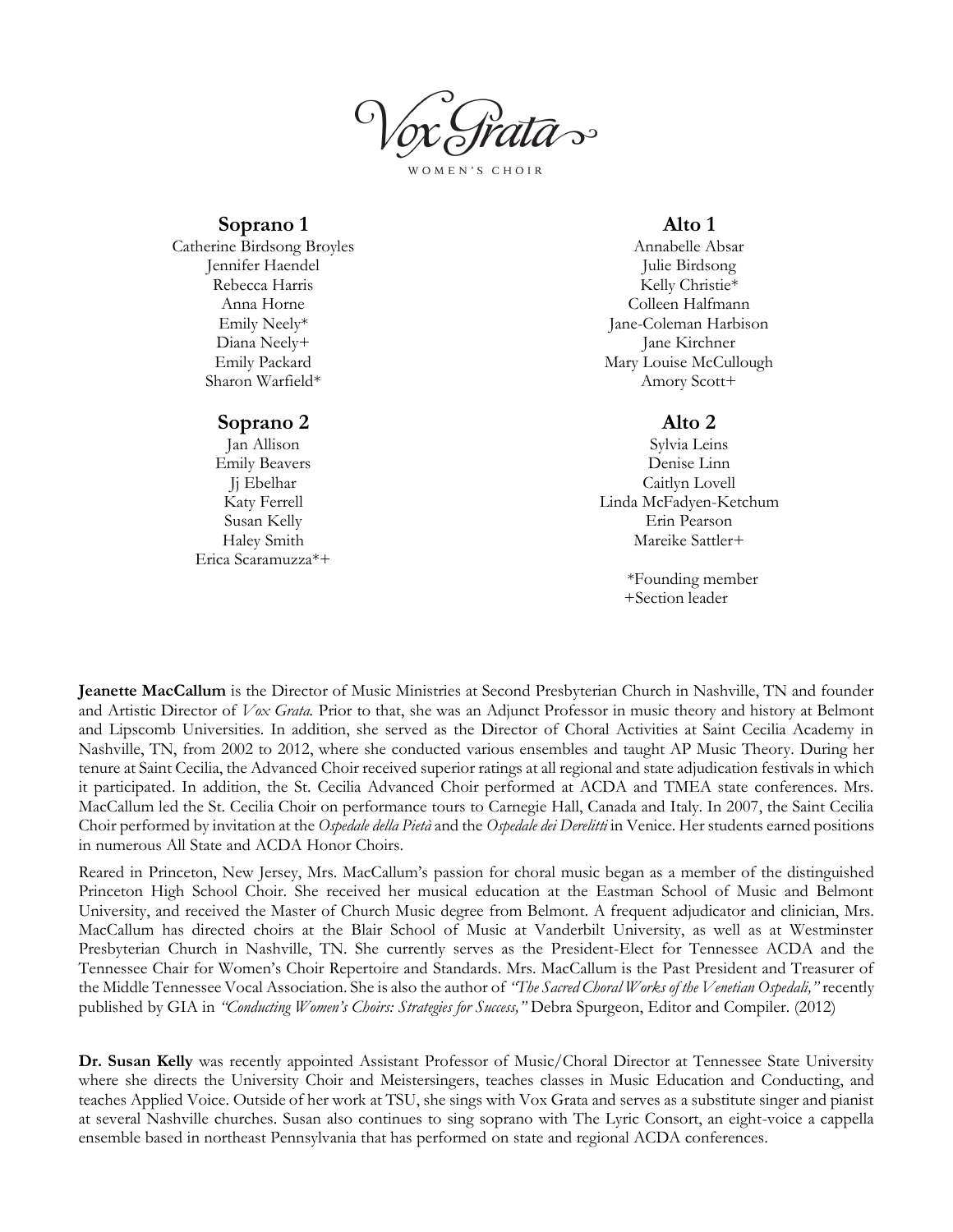Before coming to Tennessee State University, Dr. Kelly taught at Abington Heights High School in Clarks Summit, Pennsylvania where she directed the 120-voice Concert Choir, the Women's Ensemble, the Men's Ensemble, and served as music director for the musical. She also served as director of the Cantare Choir of The Choral Society of Northeast Pennsylvania, a community high-school women's ensemble that performed at both state ACDA and PMEA conferences, and as the Director of Music at the First Presbyterian Church of Clarks Summit.

Susan holds undergraduate degrees in Music Education and English Education from Wilkes University, a Master of Music degree in Vocal Performance and Choral Conducting from Temple University, and a Doctor of Musical Arts degree in Choral Conducting from the University of South Carolina. Prior to her move to TSU, Susan was active in both PMEA, in which she served as Choral Coordinator of District 9, and ACDA, in which she served as President-Elect Designate of ACDA-PA.

**Dr. John W. Semingson** serves as Accompanist for Vox Grata Women's Choir. Since 2001, John has served as the Director of Music Ministries for Westminster Presbyterian Church—Nashville where he oversees a multi-faceted music program of nine choirs involving over 200 children, youth, and adults. John holds the Doctor of Musical Arts degree in choral conducting, the Master of Church Music in both conducting and organ, and the Bachelor of Music in organ performance. He has conducted and/or served as an accompanist for church, community, and university choirs in Illinois, New Jersey, North Carolina, and Tennessee, over the past 30 years.

## **Texts and Translations**

#### **Gloria** *from Mass No. 6* [Sung in Latin] György Orbán

Glory to God in the highest, and on earth peace to people of good will. We praise you, we bless you, we adore you, we glorify you, we give you thanks for your great glory, Lord God, heavenly King, O God, almighty Father. Lord Jesus Christ, only begotten Son, Lord God, Lamb of God, Son of the Father, you take away the sins of the world, have mercy on us; you take away the sins of the world, receive our prayer. You are seated at the right hand of the Father, have mercy on us. For you alone are the Holy One; you alone are the Lord; you alone are the Most High, Jesus Christ, with the Holy Spirit, in the glory of God the Father. Amen.

#### **Lauliku lapsepõli (The Songster's Childhood)** [Sung in Estonian] **arr.** Veljo Tormis

When I was very little, al-lea, I grew so prettily; I was but one night old, just two days old, mother took my cradle to the meadow, put my crib on the heath, put a duck to rock the cradle, the bird of summer to push me. The duck had many words; the bird of summer had lots of songs; the duck sang many songs to me there; the bird of summer, it spoke to me a lot. That is where this child learned the songs; this crazy one got to know the words; all of them I placed on paper; all of them I hewed into a book. That is why I have so many words; that is why I have lots of tunes.

### **Salve Regina** [Sung in Latin] **Miklós Kocsár** Miklós Kocsár

Hail, holy Queen, Mother of Mercy, hail, our life, our sweetness and our hope. To thee do we cry, poor banished children of Eve. To thee do we send up our sighs, mourning and weeping in this valley of tears. Turn then, most gracious advocate, thine eyes of mercy toward us; and after this our exile, show unto us the blessed fruit of thy womb, Jesus. O clement, o loving, o sweet Virgin Mary.

### **Benedictus Es** [Sung in Latin]Ēriks Ešenvalds

Blessed art Thou, the Lord God of our fathers. And glorious and to be praised for all ages. And blessed is the name of thy glory, which is holy. And glorious and to be praised for all ages. Blessed art Thou in the holy temple of thy glory. And glorious and to be praised for all ages. Blessed art Thou on the holy throne of thy kingdom. And glorious and to be praised for all ages. Blessed art Thou upon the scepter of thy divinity. And glorious and to be praised for all ages.

### **O Salutaris Hostia** [Sung in Latin]Ēriks Ešenvalds

O saving Victim, opening wide the gate of heaven to us below, our foes press hard on every side; thine aid supply; thy strength bestow. To thy great name be endless praise, immortal Godhead, One in Three. O grant us endless length of days, in our true, native land with thee. Amen.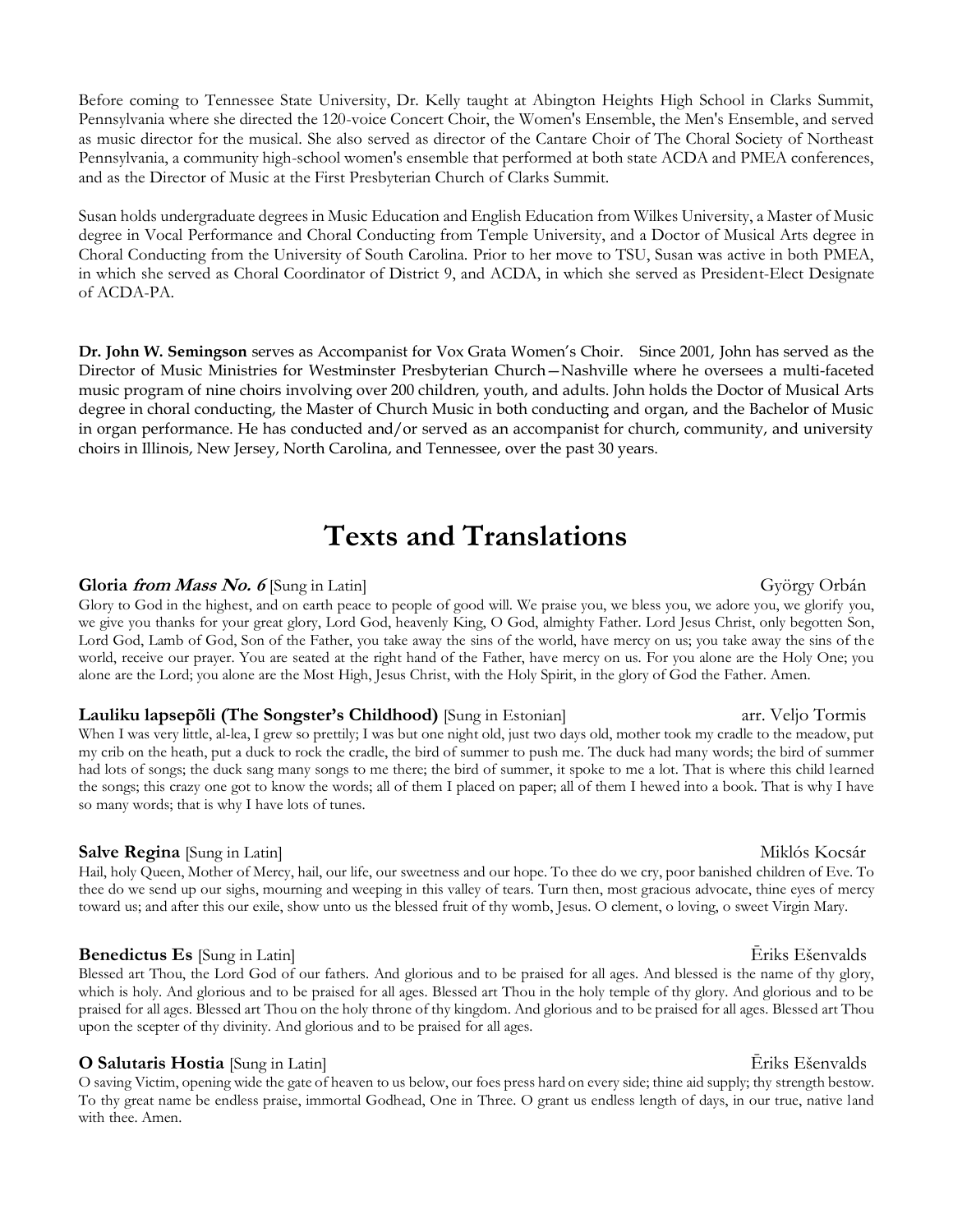### **Six Choral Songs, Op. 15** Sergei Rachmaninoff

#### G**lory**

Glory! Long live the people in glory! First are the people, first is their fate, first is their need for freedom and peace! Our fathers battled enemies and defended the land that we might be free. Now we go onward, one loving family, furthering freedom even as we are strengthening peace.

### **Night**

Softly night comes in on dusky wings, taking flight across the land, and from somewhere drifts a dreary song, drifts a song made dark by a tear. Go away, you melancholy tune. Soon the night will fall away. The triumphant resurrected day will bring happiness to all. Meanwhile, weary dreamers are renewed in the mystery of sleep. Crimson dawn will seep across the sky and dissolve itself in blue.

#### **The Pine Tree**

The north wind is savage. The mountain is barren. Alone on the peak stands a pine. It sways as it slumbers, as glittering snowflakes drift downward and clothe it in white. It dreams in its sleep of a distant horizon, a desert of sand dunes and sun, where, high on a cliff, swaying slowly in sorrow, a beautiful palm stands alone.

#### **Now the Waves Are Drowsing**

Now the waves are drowsing in the quiet night, azure waters glimmer brightly in the full moonlight. Silver moonbeams falling set the waves ablaze beneath. Like a moonbeam driving darkness from the ocean, joy makes light of grief.

#### **Captivity**

"Little nightingale with your head beneath your wing, why do you eat nothing and why do you not sing?" "Ages ago I sang in spring in a wood beneath the stars. Now I only hang my head in a cage with golden bars. Should I sing? My mate is alone and sighing for me? Should I sing when my nestlings are calling and crying for me?" "Through the open window behold the open sky. Be happy, little nightingale. Spread your wings and fly!"

#### **The Angel**

The heavenly song of an angel in flight was quietly filling the night. The clouds and the moon and the stars in a throng were listening as he sang the song. He sang of the sinless spirits in bliss in gardens of paradise. He sang of the greatness of God, and his guileless praises pervaded the sky. The angel embraced a young soul in his arms to set in this harsh vale of tears. The sound of the song lingered on in the soul, remaining alive through the years. Confined to the face of the wearisome world, the soul ached with wondrous desire; the sounds of the earth could never replace a song of the heavenly choir.

### **Missa de Spiritu Sancto** [Sung in Greek and Latin] Rihards Dubra

#### **Kyrie**

Lord, have mercy. Christ, have mercy. Lord, have mercy

#### **Gloria**

(See translation of text earlier in the program)

#### **Sanctus et Benedictus**

Holy, holy, holy Lord God of Sabaoth. The heavens are full of your glory. Hosanna in the highest. Blessed is he who comes in the name of the Lord. Hosanna in the highest.

### **Agnus Dei**

Lamb of God, you take away the sins of the world, have mercy on us. Lamb of God, you take away the sins of the world, have mercy on us. Lamb of God, you take away the sins of the world, grant us peace.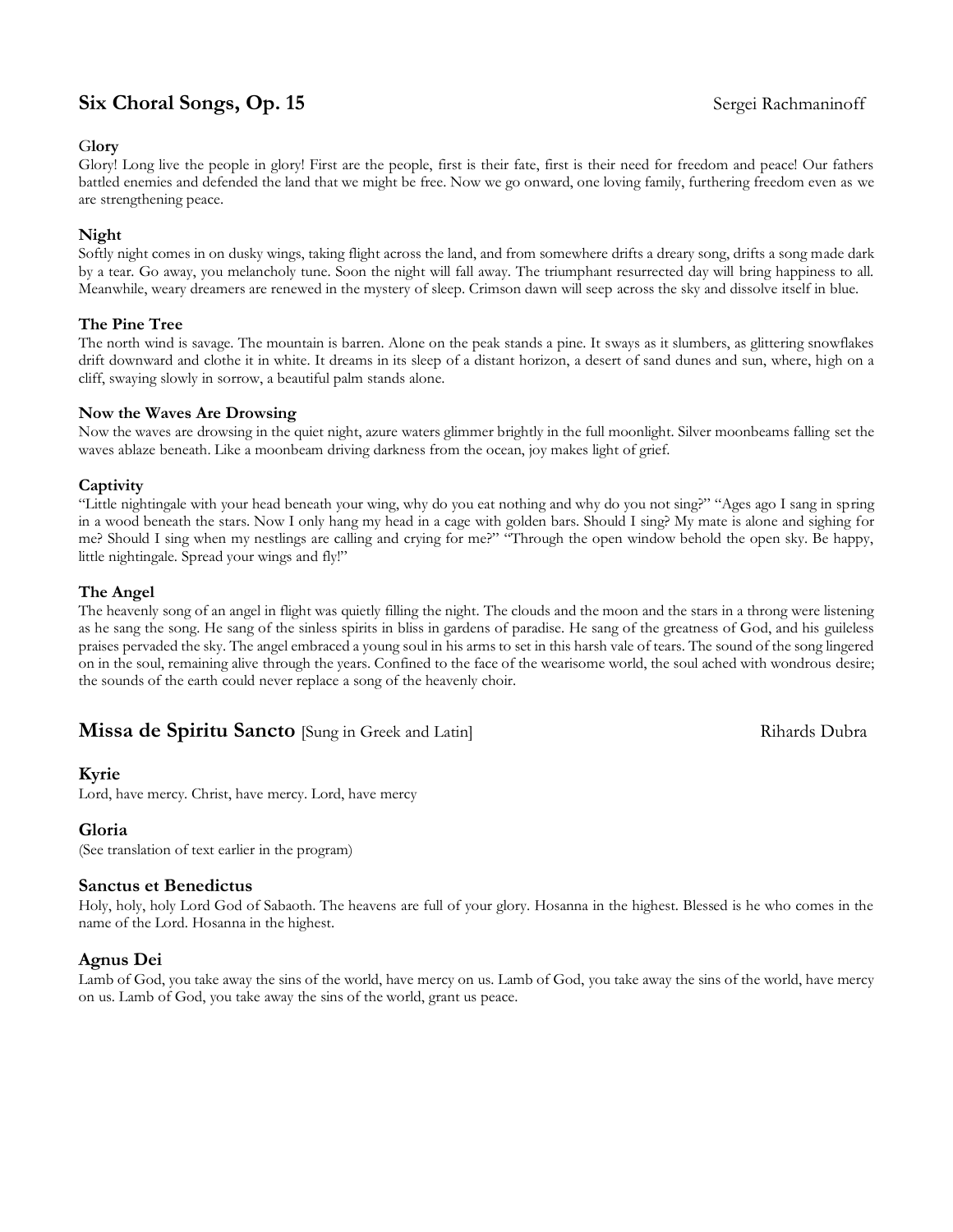## **Program Notes**

#### **Gloria from Mass No. 6** György Orbán

György Orbán was born in Romania of Hungarian parents in 1947. A resident of Hungary since 1979, Orbán has worked as an editor for Editio Musica Budapest in addition to teaching at the Franz Liszt Academy of Music. His compositional output is large and oriented towards the choral idiom. His smaller choral compositions are rooted in Hungarian secular music when he was restricted from composing sacred music during the Communist regime. Since the fall of Communism in the former Soviet Union and the independence of Hungary in the late 1980s, his sacred catalog has grown substantially. He takes a particular interest in setting the Mass as evidenced by his 13 settings of the text.

While Orbán sets the traditional Latin Mass text, he acknowledges that he is not bound by stylistic traditions, preferring to inject "national color" with a reference to secular music into each movement. His harmonies and melodies are equally non-traditional and distinctive. Three of his thirteen masses (Nos. 6, 9 and 12) were composed for female voices, the first two accompanied by piano and the last by string quintet.

The Gloria from Mass No. 6 displays the composer's penchant for dance-like, rhythmic elements and non-traditional harmonies, including modal melodies and a challenging piano accompaniment.

#### **Lauliku lapsepõli**Veljo Tormis

The Estonian choral tradition literally embodies the power of communal singing. With a population of only 1.4 million, this small country boasts over 1,000 choirs. Every five years since 1869, the country's singers gather at a special site on the outskirts of Tallinn for a unique and amazing event: the *Laulupidu* or All-Estonian Song Festival, where a choir of 20,000 sings for and with an audience of 100,000. Surprisingly, during years of Soviet occupation in the mid-to-late 20th century, this gathering was even larger. From 1869 until today, the *Laulupidu* ideal remains consistent: to reaffirm cultural roots, to pass along the songs from generation to generation, and, as a gathered people, to sustain the culture's value and unique identity.

Veljo Tormis, himself Estonian, used folk melodies as material for thematic development in the traditional classical compositional style. But his compositional epiphany occurred with the composing of *Estonian Calendar Songs*, wherein he attempted to preserve the ancient Estonian *(regilaul)* song. He is quoted as saying: "I don't use folksong; folksong uses me." By using the hallmarks of Estonian culture—the language and the *regilaul*—as his compositional materials, Tormis carries forward the country's ancient traditions into the next millennium.

*Regilaul* texts are single non-strophic lines of 8 syllables, alternating stressed and unstressed syllables. Instead of end rhymes, these texts use alliteration and assonance. The melodies are characterized by a narrow range, scalar motion, frequent repetition of tones and independence from the harmonic motion so typical of western European folk tunes. (Notes by the publisher)

### **Salve Regina** Miklós Kocsár

Born in 1933 in Hungary, Miklós Kocsár studied at the Franz Liszt Academy of Music in Budapest, ultimately marrying music teacher and choral conductor Ildikó Herboly, a prominent educator of the Kodály method. His compositions include chamber music, especially music for winds in addition to a large catalog of choral compositions. Many of his vocal works were set to verses by Hungarian poets. This a cappella setting of the Marian antiphon exhibits the composer's quest for beauty of sound and his insistence on strict formal proportions, both characteristic features of his compositions.

### **Benedictus Es and O Salutaris Hostia Exercía Es and O Salutaris Hostia Exercía Es and O Salutaris Hostia**

#### Ēriks Ešenvalds is one of the most sought-after choral composers of today. Born in Riga, his works are performed widely on every continent. Himself a choral singer, his CD recordings have won many awards and he has been commissioned by elite choirs from around the world including the Choir of Trinity College Cambridge, Polyphony and the State Choir "Latvija" to name a few.

Benedictus Es is a short, rhythmic hymn of praise and a prescribed canticle for Morning Prayer. Somewhat playful in spirit and totally homophonic, the piece employs stepwise motion throughout and refers to several modes.

O Salutaris Hostia has quickly become one of Ešenvalds' most popular pieces. It was originally written for female voices but is often sung in its mixed choir setting. It is a gentle meditation, a hushed chorale for full choir with curlicues of melody from two solo sopranos drifting above. The soloists alternate between echoing and singing together in thirds. The effect is quietly ecstatic, offering a moment of adoration and wonderment appropriate for the Eucharistic text.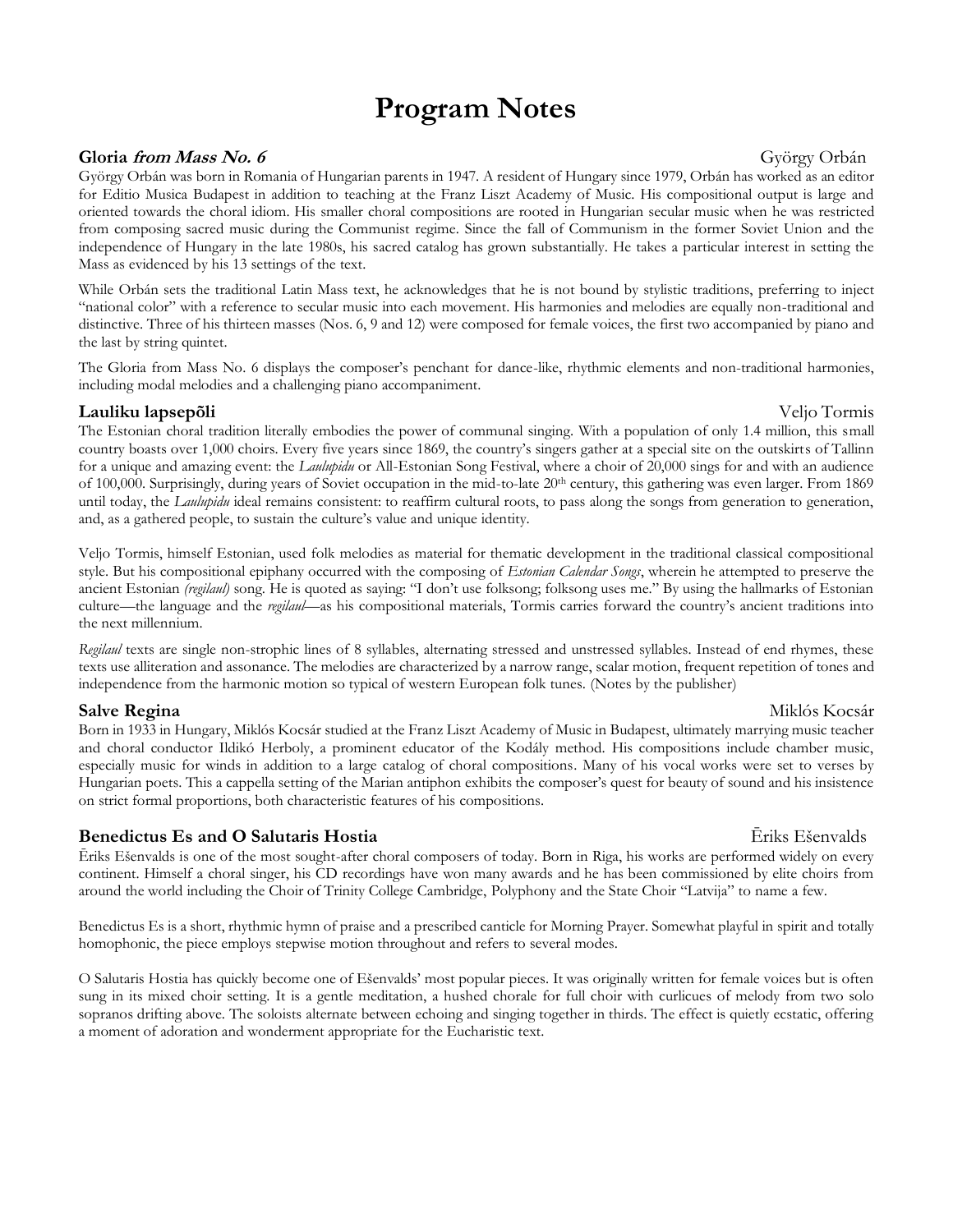### **Six Choral Songs, Op. 15 Sergei Rachmaninoff Sergei Rachmaninoff**

Between 1890 and 1917, Rachmaninoff composed over 80 songs in an essentially 19<sup>th</sup>-century Russian style characterized by long, broad melodies (often melancholy) and rich harmonies. The style was evidently influenced by the French *romance* and inspired by Russia's Romantic poets. Not surprisingly, his songs feature sumptuous and often virtuosic piano accompaniments that along with the vocal writing, convey the musical weight of the text. The Op. 15 songs were composed in 1895 while Rachmaninoff taught at the Maryinksky Girls' School.

Throughout the set, the chorus is divided into two parts, singing almost entirely at a third or in unison. The songs are short and straightforward in nature but require an elegance of expression that only a mature ensemble might convey. In fact, Rachmaninoff said in a letter in 1896 that they were so difficult that no child would be able to sing them.

No. 1, "Glory" is a patriotic song to a hymn text by Nikolai Nekrasof. The poem was written when Nikolai II ascended the Russian throne. There are two versions of the first song in the set—the original poem (sung today) and an altered version acceptable to the Tsarist censors which the composer was required to use in order to have his work approved. The original poem expresses a democratic, populist sentiment while the altered text contains religious overtones and offers praise to Tsar Alexander II, the "giver of freedom," who abolished serfdom in Russia in 1861.

No. 2, "Night" is based upon a poem by Vladimir Ladyzhensky and portrays night as a time of gloom.

No. 3, "The Pine Tree" is based upon a poem by Mikhail Lermontov which tells of a pine tree on a snowy, cold mountain peak, dreaming of another life as a beautiful palm tree growing in the hot desert. The vocal line is extremely simple, but the piano accompanies the choir wistfully. The static vocal line of a dream is conveyed wordlessly by the choir over which soloists sing the text.

No. 4, "Now the Waves are Drowsing" is set to a poem by Grand Duke Konstantinovich. It describes how, as the moon lights up the sky, so joy brightens sorrow. The marriage of voices and piano is particularly successful in this delicate song.

No. 5, "Captivity" sets a poem by Nikolai Tsyganof that tells the tale of a caged nightingale. There is just a hint in the music of the *Dies Irae* melody—an allusion found in other works by the composer.

No. 6, "The Angel" is based upon another Lermontov poem in which the poet describes an angel's song as a song surpassing all mortal songs. This final song in the opus is the most extended in the set—an excellent miniature that is beautifully organized and which requires a skilled pianist.

The songs of Opus 15 are frequently performed in Russian. Vox Grata is pleased to perform them using the English translation by Nashville residents Mark Herman and Ronnie Apter and published by Musica Russica.

### **Missa de Spiritu Sancto** Rihards Dubra

Rihards Dubra has emerged from the largely secular tradition of choral music-making in Latvia as a distinctive voice, that of a composer devoting himself exclusively to the composition of sacred music. The purity of this endeavor is one that Dubra has admired in the work of the so-called "holy minimalists" such as Arvo Pärt and John Tavener. Dubra prefers to describe his own music as "a style of meditation"—one instilled with the essence of the Middle Ages through a 21<sup>st</sup> century lens. All Dubra's music is shaped by his own faith and is the result of a deeply spiritual desire "to write truthful and emotional music". Dubra explains, "as faith is the only purity in this world, I cannot imagine anything better than to write only sacred music. I doubt that the energy I feel inside me is mine. I do not create music—I just write down what has been sent to me."

The Missa de Spiritu Sancto fuses minimalism and neo-romantic melodies with the inflections and philosophy of Gregorian, Medieval and Renaissance music. The work was commissioned by the Lithuanian Academy of Music in 2001 and was clearly destined for liturgical as well as concert use. The Kyrie creates a timeless atmosphere imbued with elements of organum. The Gloria, by contrast, is suitably exuberant and here the choral writing is more homophonic. In the softer middle section, the melody moves in octaves in the outer parts while the middle parts provide harmonic color. This style of writing is exploited even more in the Sanctus where the parallel octaves are part of six-part cluster chords, accompanied by a jubilant organ accompaniment akin to a peal of bells. The more reverential Agnus Dei utilizes a simple four-part harmonized melody as a refrain juxtaposed with a minimalist organ accompaniment. The concluding section is set to the text "dona nobis pacem". Here, all the elements come together as the singers and two organists improvise melodic fragments within a long, carefully paced crescendo, representing an outburst of free expression and joy. (Notes by Rupert Gough)